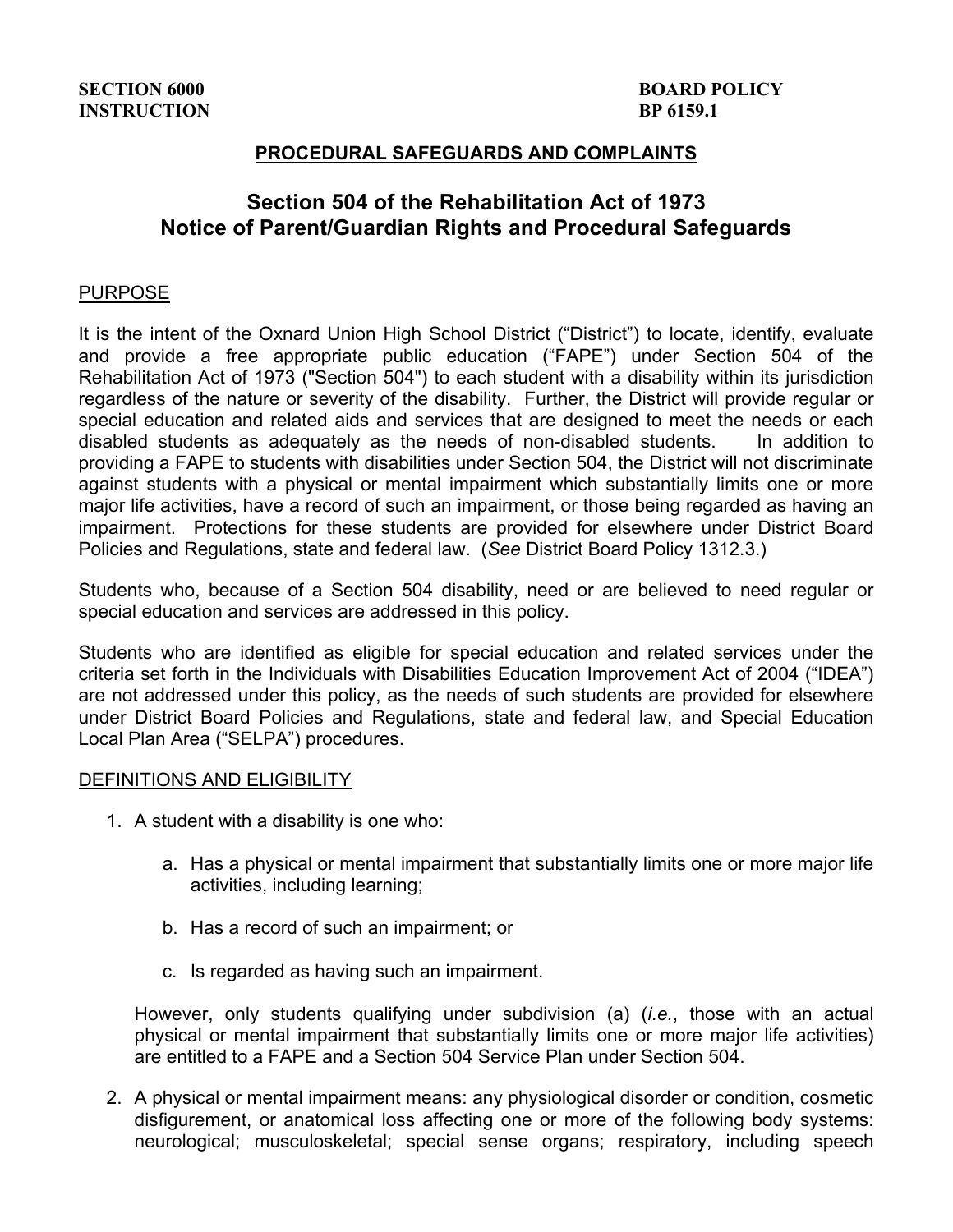organs; cardiovascular; reproductive; digestive; genito-urinary; hemic and lymphatic; skin; and endocrine; or any mental or psychological disorder, such as mental retardation, organic brain syndrome, emotional, and specific learning disabilities. An impairment that is episodic or in remission is a disability if it would substantially limit a major life activity when active. The law does not limit eligibility to specific diseases or categories of medical conditions.

3. The term substantially limits shall be interpreted consistently with the findings and purpose of the Amendments to the Americans with Disabilities Act ("ADA") that went into effect on January 1, 2009. "Substantially limits" means unable to perform a major life function that the average person in the general population can perform or significantly restricted as to the condition, manner or duration under which an individual can perform a particular major life activity as compared to the condition, manner or duration under which the average person is the general population can perform that same major life activity

Whether an impairment substantially limits a major life activity shall be made without regard to the ameliorative effects of mitigating measures such as: medication, medical supplies, equipment, or appliances, low-vision devices (which do not include ordinary eyeglasses or contact lenses), prosthetics including limbs and devices, hearing aids and cochlear implants or other implantable hearing devices, mobility devices, or oxygen therapy equipment and supplies; use of assistive technology; reasonable accommodations or auxiliary aids or services; or earned behavioral or adaptive neurological modifications. Thus, the ameliorative effects of the mitigating measures of ordinary eyeglasses or contact lenses shall be considered in determining whether an impairment substantially limits a major life activity.

4. Major life activities include, but are not limited to, caring for one's self, performing manual tasks, seeing, hearing, eating, sleeping, walking, standing, lifting, bending, speaking, breathing, learning, reading, concentrating, thinking, communicating, and working. A major life activity also includes the operation of a major bodily function, including but not limited to, functions of the immune system, normal cell growth, digestive, bowel, bladder, neurological, brain, respiratory, circulatory, endocrine, and reproductive functions. Learning, reading, concentration, thinking, and communication are typically, but not always, the major life activities utilized to determine Section 504 eligibility in the schools.

## LOCATION AND NOTIFICATION PROCEDURES

- 1. The District shall annually undertake reasonable measures to locate and identify every qualified disabled student residing within the District's jurisdiction who is not receiving a public education, and to notify those students and their parent/guardian of the right to a FAPE under Section 504.
- 2. Location and notification procedures may include the District's annual notice, personal contacts, posting of notices, newspaper advertisements, press releases, and communications with public and private community agencies.
- 3. When a student is identified, he or she should be referred to the school's Section 504 Site Chairperson, following the procedures set forth below.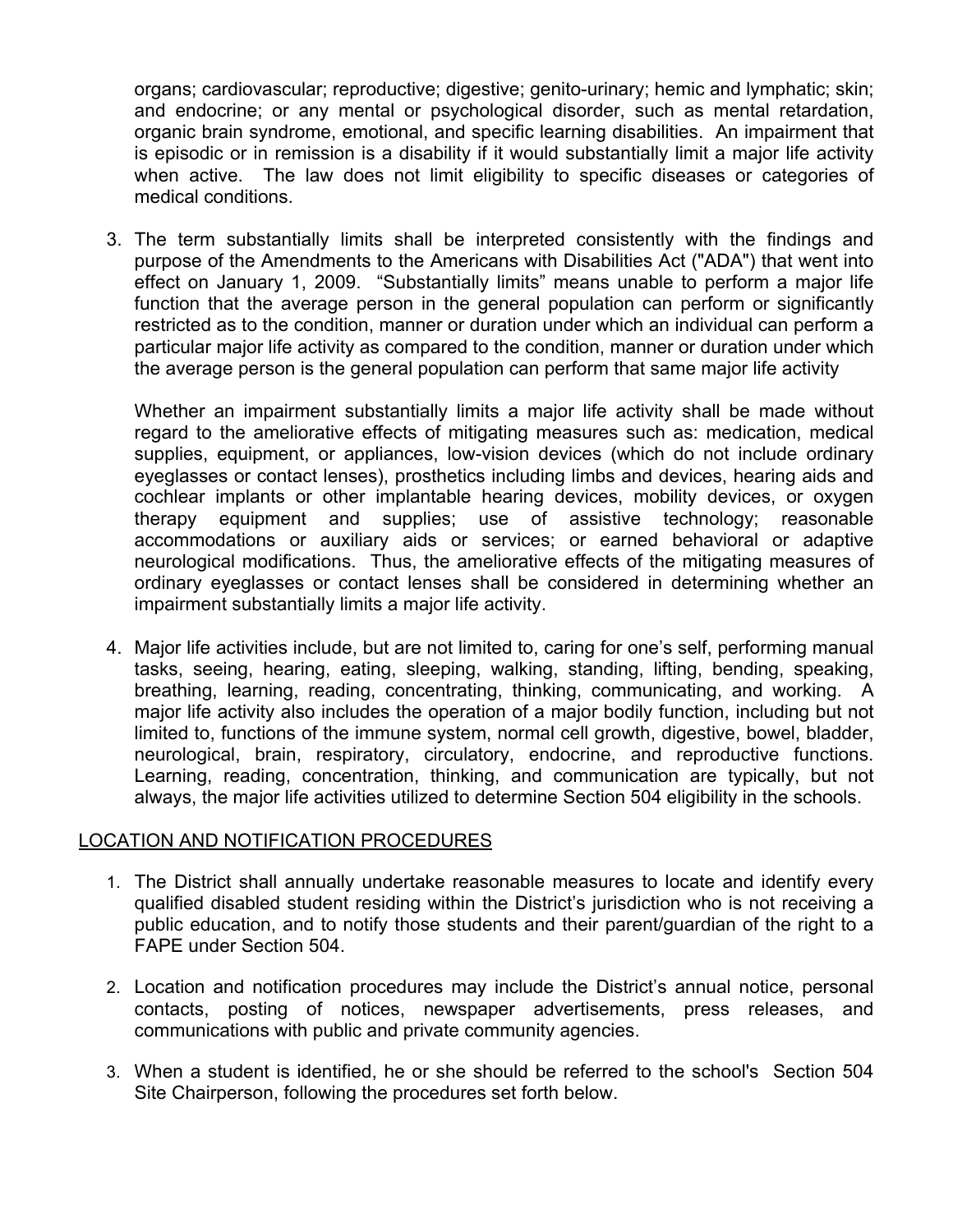# IDENTIFICATION AND REFERRAL PROCEDURES

- 1. Any student may be referred, in writing, by parent, guardian, teacher, counselor, related service provider, other school staff, and/or community agency to the school's Section 504 Site Chairperson.
- 2. Based upon a review of relevant and available information regarding the student referred or based upon a meeting of the school site's Student Study Team or Section 504 Service Plan team, the District shall determine whether an evaluation under Section 504 is appropriate. The District shall evaluate any student who, because of disability, needs, or is believed to need, regular or special education or related aids and services.
- 3. If the request for evaluation is denied, the District or the school site's Student Study Team or Section 504 Service Plan team will inform the parent/guardian of the decision through prior written notice in writing and provide him/her with a copy of his/her parent/guardian rights and procedural safeguards under Section 504.
- 4. If the District or the school site's Section 504 Service Plan team determines an evaluation under Section 504 is appropriate, the team will forward a letter and/or an assessment plan requesting consent for evaluation of the student to the parent/guardian, along with a copy of the District's notice of parent/guardian rights and procedural safeguards under Section 504.

# EVALUATION, ELIGIBILITY AND PLACEMENT DETERMINATIONS

- 1. The evaluation of students suspected of having a disability under Section 504 will be carried out by qualified evaluators selected by the District.
- 2. When selecting tests and other evaluation materials, the District will ensure that they are: validated for the specific purpose for which they are used; administered by trained personnel in conformance with the instructions provided by their producer; tailored to assess specific areas of educational need and not merely those which are designed to provide a single general intelligence quotient; and administered so as best to ensure that, when a test is administered to a student with impaired sensory, manual, or speaking skills, the test results accurately reflect the student's aptitude or achievement level or whatever other factor the test purports to measure, rather than reflecting the student's impaired sensory, manual, or speaking skills (except where those skills are the factors that the test purports to measure).
- 3. The District may administer and use formal and informal measures as deemed necessary. If the team is going to conduct formal assessment and/or observations in order to determine eligibility, then the team must obtain informed and written consent from the parent/guardian before the student is evaluated.
- 4. Additionally, if the student's Section 504 Service Plan team determines that a medical examination is necessary for a Section 504 determination, the District is responsible for the costs of the examination.
- 5. Once the evaluations are completed, the District will schedule a Section 504 meeting to consider the results of the evaluations; and, the student's Section 504 Service Plan team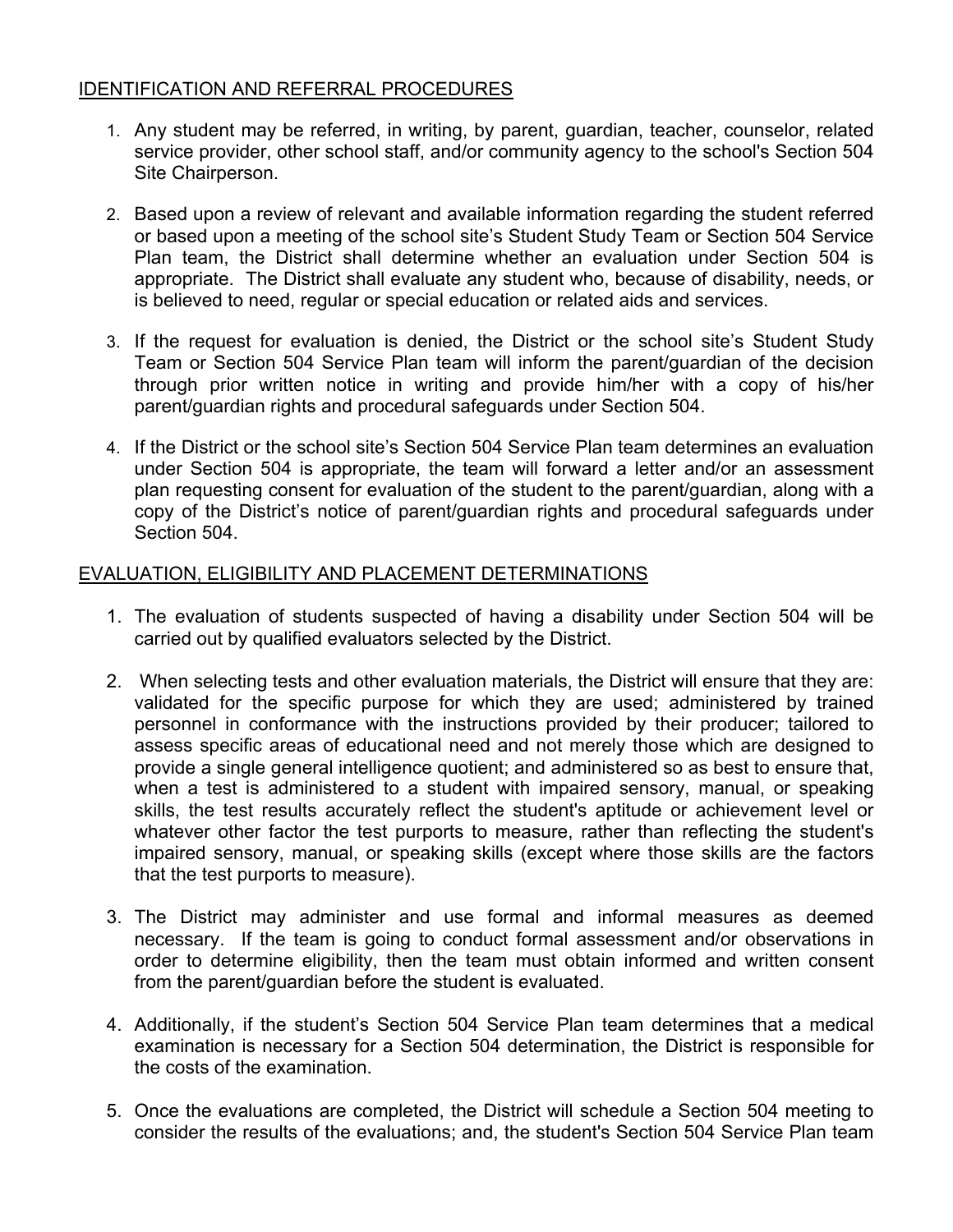will determine whether the student is eligible under Section 504 by deciding whether the student has a physical or mental impairment that substantially limits one or more major life activities. A Section 504 Service Plan team meeting shall be convened within a reasonable time period of receiving the parent/guardian's consent to assess.

- 6. The Section 504 Service Plan team is made up of a group of individuals, including persons knowledgeable about the student, the meaning of the evaluation data being considered, and placement options. The team will generally include student's parent/guardian and at least one of the student's general education teachers; and, may include: other teachers, individuals who can interpret the instructional implications of the assessment results, SST members, counselors, related service providers, the student, other school staff and administrators, and individuals who have knowledge or special expertise regarding the student. The determination of whether an individual has knowledge or special expertise regarding the pupil shall be made by the party who invites the individual to be a member of the Section 504 Service Plan team.
- 7. The Section 504 Service Plan team, in deciding whether a student is eligible for a Section 504 Service Plan, will collect and carefully interpret evaluation data and in a making placement decision, the team will draw upon information from a variety of sources, including, but not limited to, observations, testing, reports, District evaluations, medical records, letters from doctors, health care plans, school records, school administration, school counselors, teachers and paraprofessionals that work with the student, the parent/guardian, and when appropriate, the student.
- 8. No final determination of whether the student will or will not be identified as a disabled student within the meaning of Section 504 will be made without first inviting the parent/guardian of the student to participate in a Section 504 Service Plan team meeting concerning such determination. The parent/guardian will receive reasonable notice of all Section 504 Service Plan team meetings.
- 9. If the Section 504 Service Plan team finds the student ineligible under Section 504, this decision shall be documented in writing, at which time the parent/guardian shall be notified of his/her parent/guardian rights and procedural safeguards under Section 504, including the right to an impartial hearing.
- 10.For students who are determined, through the evaluation process, to be eligible under Section 504, the Section 504 Service Plan team shall develop a Section 504 Service Plan.
- 11.The Section 504 Service Plan will describe the student's disability; regular or special education; related aids and services; and, accommodations and/or modifications that are needed in order to provide the student with a FAPE, and how the placement, services, and accommodations and/or modifications will be provided to the student and by whom.
- 12. A copy of the plan shall be maintained in the student's cumulative file and in the District's Section 504 file. All school staff who work with the student shall be informed of the elements of the student's Section 504 Service Plan.
- 13. The parent/guardian must consent to the student's Section 504 Service Plan prior to the implementation of the plan; however, they do not need to consent to future changes in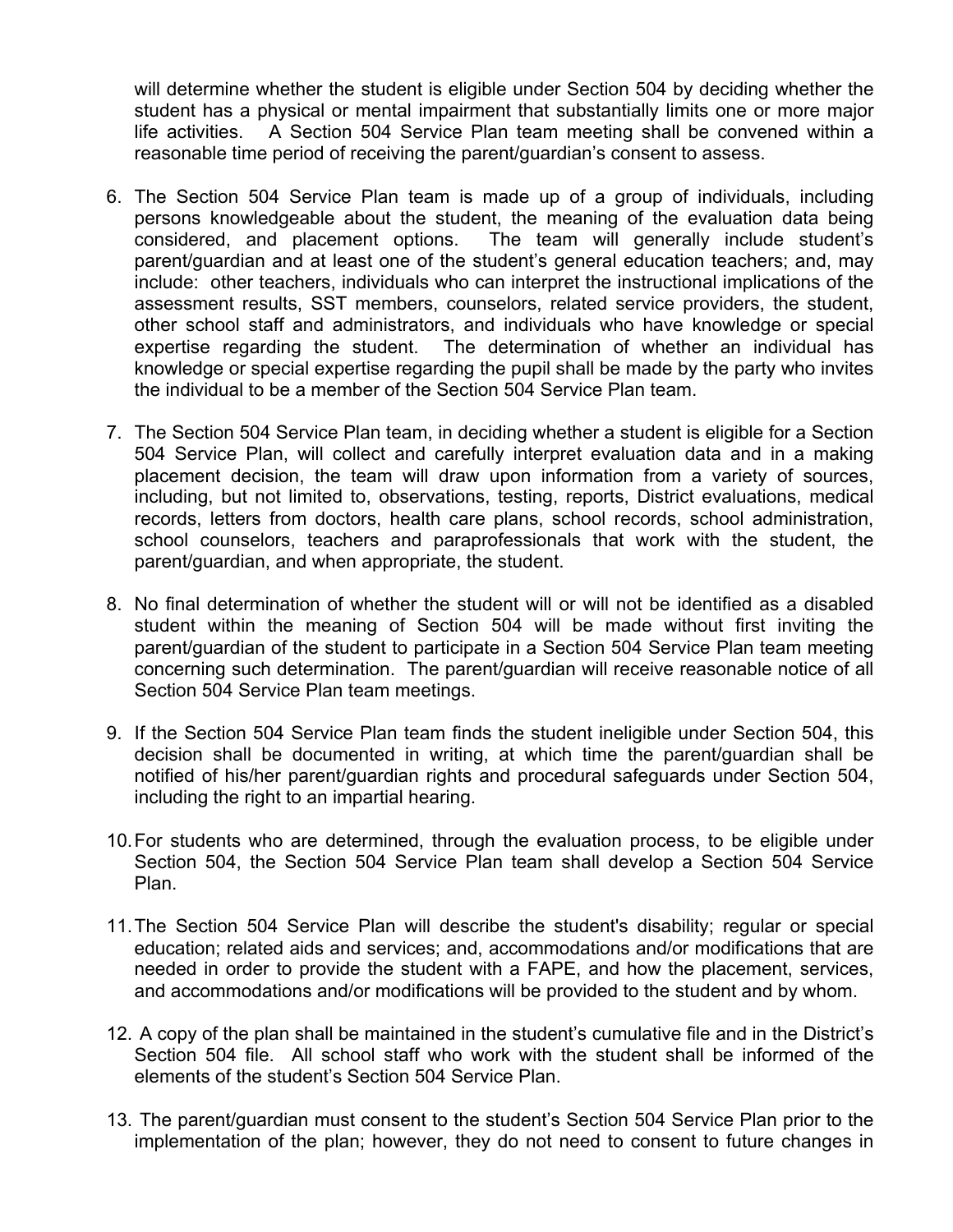services in order for those changes to take place. Students who are eligible under Section 504 do not have a right to stay put in cases when a dispute arises.

- 14.A student with a disability shall be placed in a regular education environment of the District, unless the Section 504 Service Plan team determines that his/her education in such a placement cannot be achieved satisfactorily with the use of supplementary aides and services. The student with a disability shall be educated with non-disabled students to the maximum extent appropriate.
- 15.The parent/guardian shall be notified in writing of the final decision concerning the placement, services, and accommodations and/or modifications to be provided, if any, and of his/her parent/guardian rights and procedural safeguards pursuant to Section 504, including the right to an impartial hearing.

### REVIEW OF STUDENT PROGRESS

- 1. The Section 504 Service Plan team will meet annually to review the progress of students with disabilities and the effectiveness of the student's Section 504 Service Plan to determine whether services are appropriate, and that the needs of students with disabilities are being met as adequately as the needs of nondisabled students.
- 2. Should a parent/guardian request a Section 504 meeting, the District will convene one within a reasonable time period of the receipt of the request.
- 3. Prior to any subsequent significant change in placement, a reevaluation of the student's needs will be conducted. The parent/guardian will receive reasonable prior written notice of any meeting convened to propose a significant change in placement.
- 4. The Section 504 Service Plan team may also determine that the student no longer has a mental or physical impairment that substantially limits a major life activity. If the Section 504 Service Plan team so determines, the record of the Section 504 Service Plan team meeting will state the basis for the team's decision.

#### **DISCIPLINE**

In disciplinary situations, students who have a Section 504 Service Plan may be suspended or placed in an alternative interim setting to the same extent these options would be used for children without disabilities. School personnel may also consider any unique circumstances on a case-by-case basis when determining whether a change in placement (in this context a disciplinary removal) is appropriate for a child with a disability who violates a code of student conduct. This change of placement may be to an appropriate interim alternative education setting, another setting, or suspension for not more than ten (10) consecutive school days. Additionally, removals of not more than ten (10) consecutive school days in the same school year for separate incidents of misconduct may be made.

After a child with a disability has been removed from his or her current placement for ten (10) school days in the same school year, during any subsequent days of removal, child is entitled to a manifestation determination meeting within ten (10) school days of the District's decision to change the student's placement. The child's parent/guardian must be invited to participate as a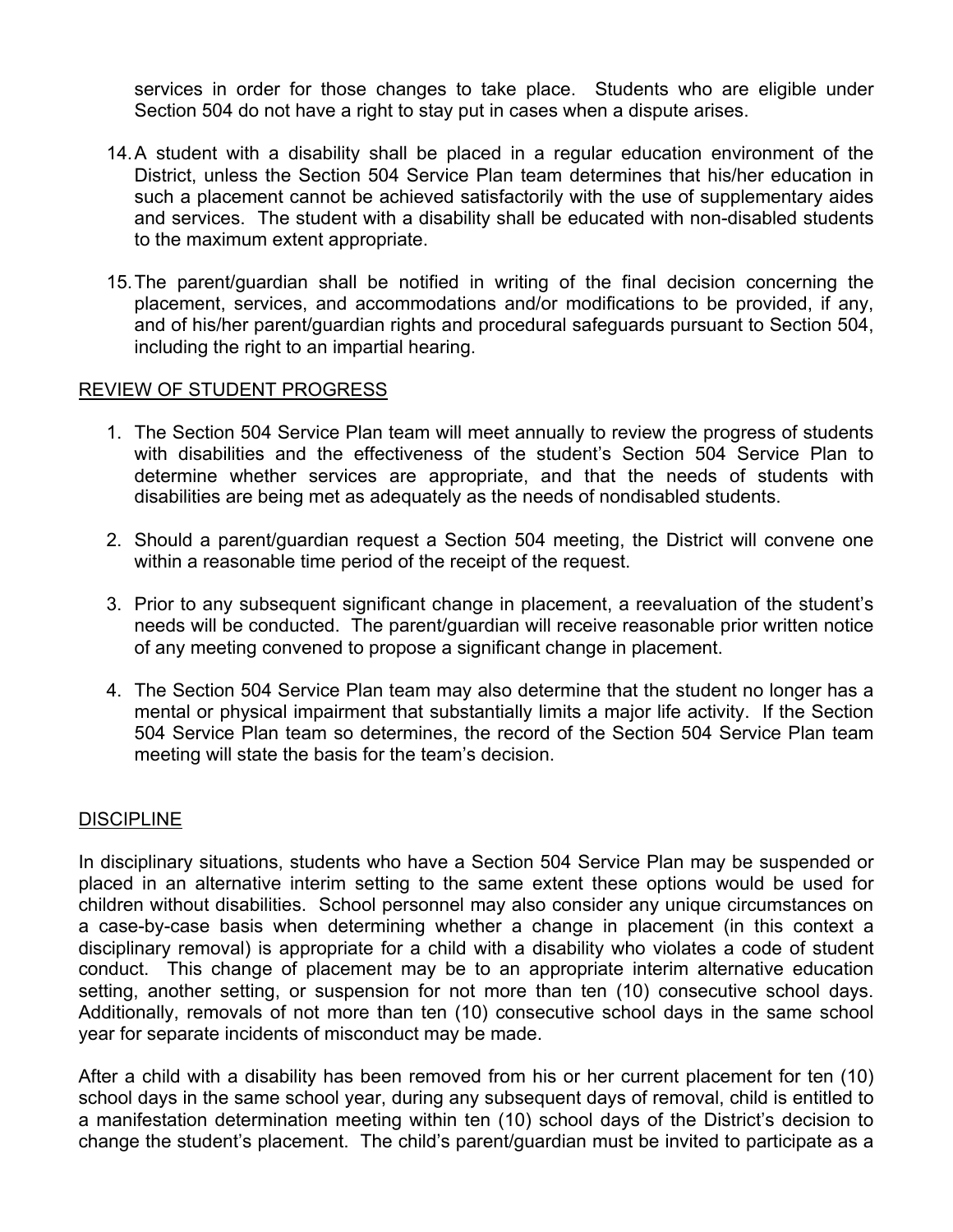member of this manifestation determination meeting. At this meeting, the team will determine (based upon a review of all relevant information in the student's cumulative and Section 504 Service Plan files, the Student's Section 504 Service Plan, any teacher observations, and any relevant information provided by the parent/guardian) whether the student's alleged behavior was a manifestation of his/her disability by answering the inquiry required by the IDEA. As of the 2008-2009 school year, the questions are::

- Whether the conduct in question was caused by, or had a direct and substantial relationship to the student's disability; or,
- Whether the conduct in question was the direct result of District's failure to implement the student's current Section 504 Service Plan.

If the team answers yes to either question, the alleged misconduct shall be determined to be a manifestation of the student's disability. However, if the team answers no to both questions, the alleged misconduct shall be determined not to be a manifestation of the student's disability and the District may take disciplinary action against the student, such as expulsion, in the same manner as it would with a child without disabilities. If the student's behavior is determined to be a manifestation of his or her disability, the District must conduct a functional behavior assessment, and implement a behavioral support plan for the student. In this situation, if a behavioral support plan has already been developed, the District will review the plan and modify it as necessary to address the behavior in question. However, regardless of whether a student's behavior was a manifestation of the student's disability, the District may determine, following assessment, that a change of placement is appropriate for the student. The District may proceed with this change of placement following notice to the parents; consent is not required for a change of placement pursuant to Section 504.

## PROCEDURAL SAFEGUARDS

- 1. The parent/guardian shall be notified in writing of all actions regarding the identification, evaluation, and educational placement of a student who, because of a disability, needs, or is believed to need, special instruction or related services pursuant to Section 504. Notifications will include a statement of parent/guardian rights to:
	- a. Examine relevant records. Upon parent/guardian request, records may be reviewed at the school site or at the District Office. Copies of student records may be obtained within five (5) business days of the request pursuant to District policies.
	- b. Have an impartial hearing with opportunity for participation by the parent/guardian and his/her counsel.
	- c. Seek review in federal court if the parent/guardian disagrees with the hearing decision.
- 2. Notifications shall also set forth the procedure for requesting an impartial hearing. Requests shall be made to: District Section 504 Administrator, Oxnard Union High School District, 309 South K Street, Oxnard, CA 93030 or (805) 385-2500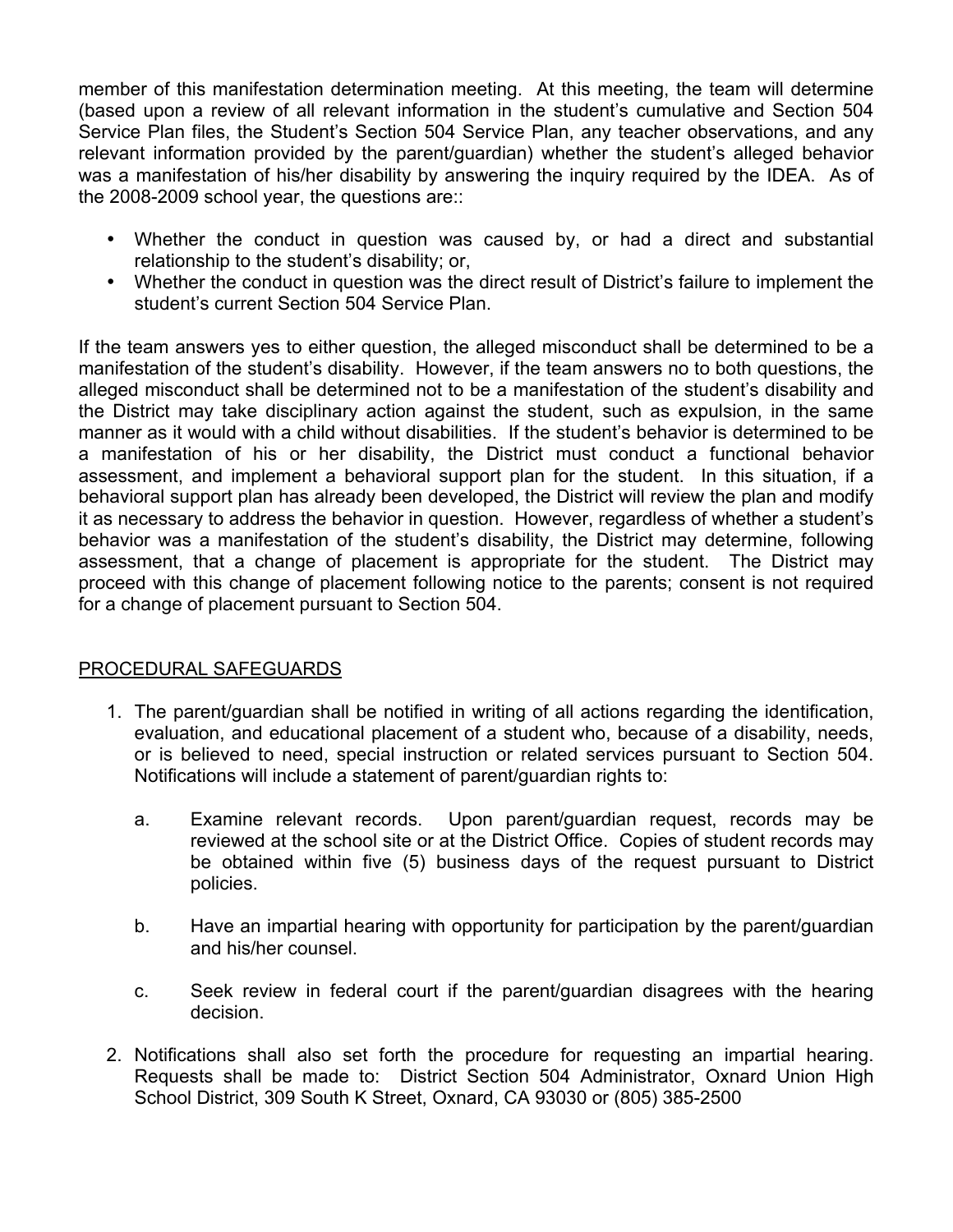3. If a parent/guardian disagrees with the identification, evaluation or placement of a student with disabilities under Section 504, he/she may initiate the following procedures. The parent/guardian is encouraged to utilize Levels One and Two, but he/she may proceed directly to Level Three if he/she so chooses.

**LEVEL ONE:** In writing, the parent/guardian may request a meeting with the Section 504 Service Plan team in an attempt to resolve the disagreement. This meeting shall be held within ten (10) school days after receiving the parent/guardian's request. This time frame may be extended by mutual agreement of the parties.

**LEVEL TWO:** If disagreement continues, the parent/guardian may request, in writing, a meeting with the District Section 504 Administrator for Oxnard Union High School District:

District Section 504 Administrator Oxnard Union High School District 309 South K Street Oxnard, CA 93030 Ph: (805) 385-2500 Fax: (805) 483-3069

This meeting shall be held within a reasonable period of time after receiving the parent/guardian's request.

At the request of either the District or the parent/guardian, and on mutual agreement of the parties, the parties may pursue dispute resolution through mediation. If the parties agree to mediation, a time line will be set for the convening of the mediation.

The District shall choose the neutral mediator; and, the cost of the mediation, if any, shall be paid by the District.

**LEVEL THREE:** If the disagreement is not resolved, or upon initial request, a due process hearing may be requested by the student's parent/guardian ("Section 504 due process hearing"). The proceedings will be presided over and decided by an impartial hearing officer.

**Impartial hearing officer** means a person selected by the District to preside at a due process hearing to assure that proper procedures are followed and to assure the protection of the rights of both parties. To ensure impartiality of the hearing officer, the hearing officer shall not be employed by or under contract with the District in any capacity at the time of the due process hearing, nor shall the hearing officer have any professional or personal involvement that would affect his or her objectivity or impartiality.

The steps involved in initiating and implementing a Section 504 impartial hearing are as follows:

a. The parent/guardian shall have the right to an impartial hearing with an opportunity for participation by the parent/guardian and representation by counsel.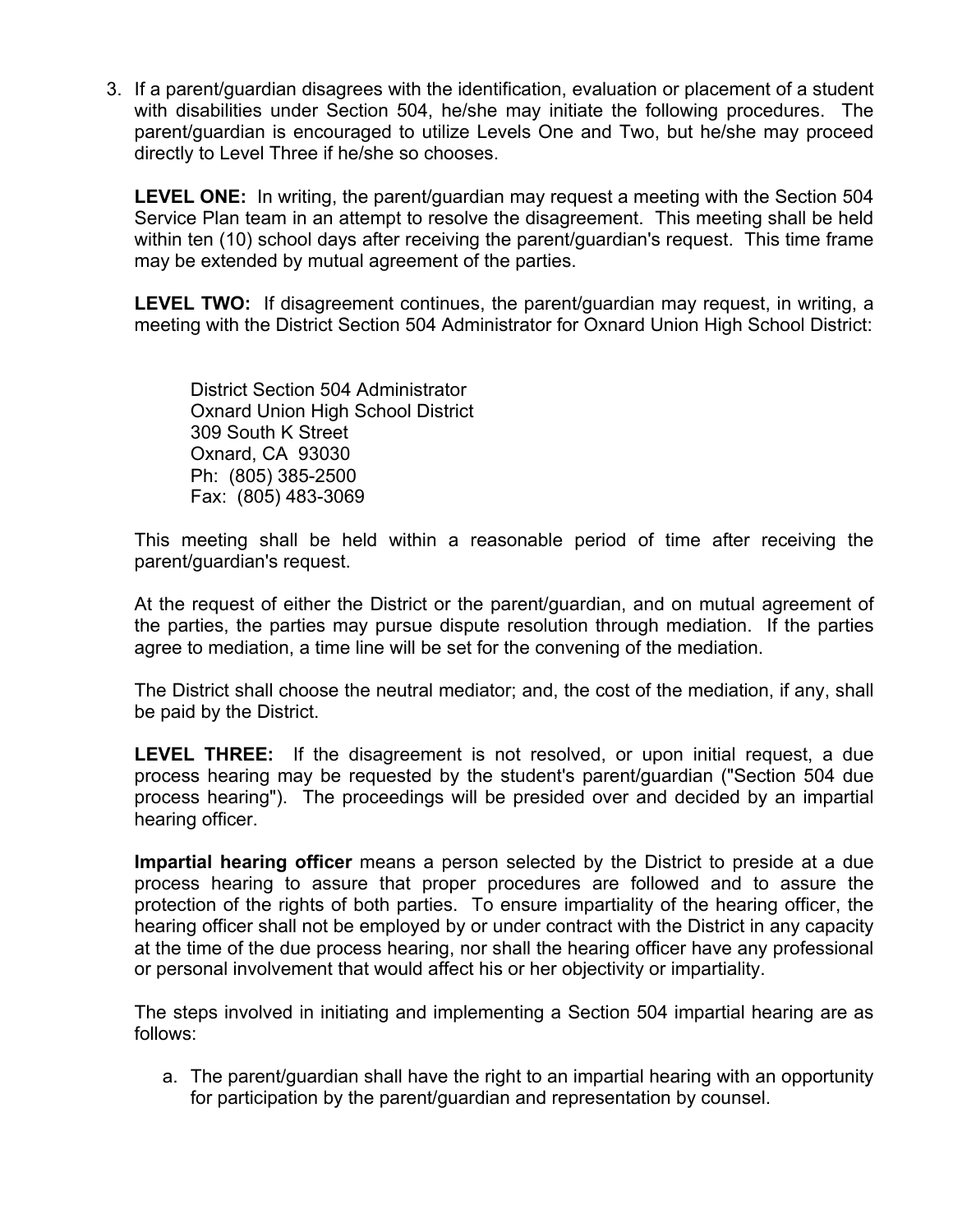b. A request in writing for a Section 504 due process hearing must be filed in the office of the District Section 504 Administrator.

> Section 504 Administrator Oxnard Union High School District 309 South K Street Oxnard, CA 93030 Ph: (805) 385-2500 Fax: (805) 483-3069

- c. A request for a Section 504 due process hearing must be in writing and received by the District within ninety (90) days from the time the parent/guardian received written notice of the decision leading to the request for such hearing. Upon receipt of such a request from the parent/guardian, the District may schedule a Section 504 Service Plan team meeting, and make relevant personnel available within a reasonable time period. A parent/guardian or student making an oral request may be assisted by the District in making a written request.
- d. A request for a Section 504 due process hearing shall contain the following:
	- i. A statement requesting a hearing.
	- ii. The specific nature of the decision(s) made by the District the Section 504 Service Plan team with which the parent/guardian disagrees.
	- iii. The specific relief the parent/guardian seeks.
	- iv. Any other information the parent/guardian believes will assist in understanding the request.
- e. Within a reasonable time following receipt of a written request for hearing, the District Section 504 Administrator will select an impartial hearing officer.
- f. A hearing officer selected by the District must satisfy the following requirements:
	- i. Be qualified to review District decisions relating to Section 504.
	- ii. Not be an employee of, or under contract with, the District in any capacity other than that of a hearing officer at the time of the due process hearing.
	- iii. Not have any professional or personal involvement that would affect his or her impartiality or objectivity in the matter.
- g. Hearing notifications shall be given to the parent/guardian at least twenty (20) calendar days prior to the date set for the hearing. The notice shall contain a statement regarding the time and place for the hearing as well as the name of the hearing officer. This notice shall be accompanied by a copy of the District's notice of parent/guardian rights and procedural safeguards pursuant to Section 504.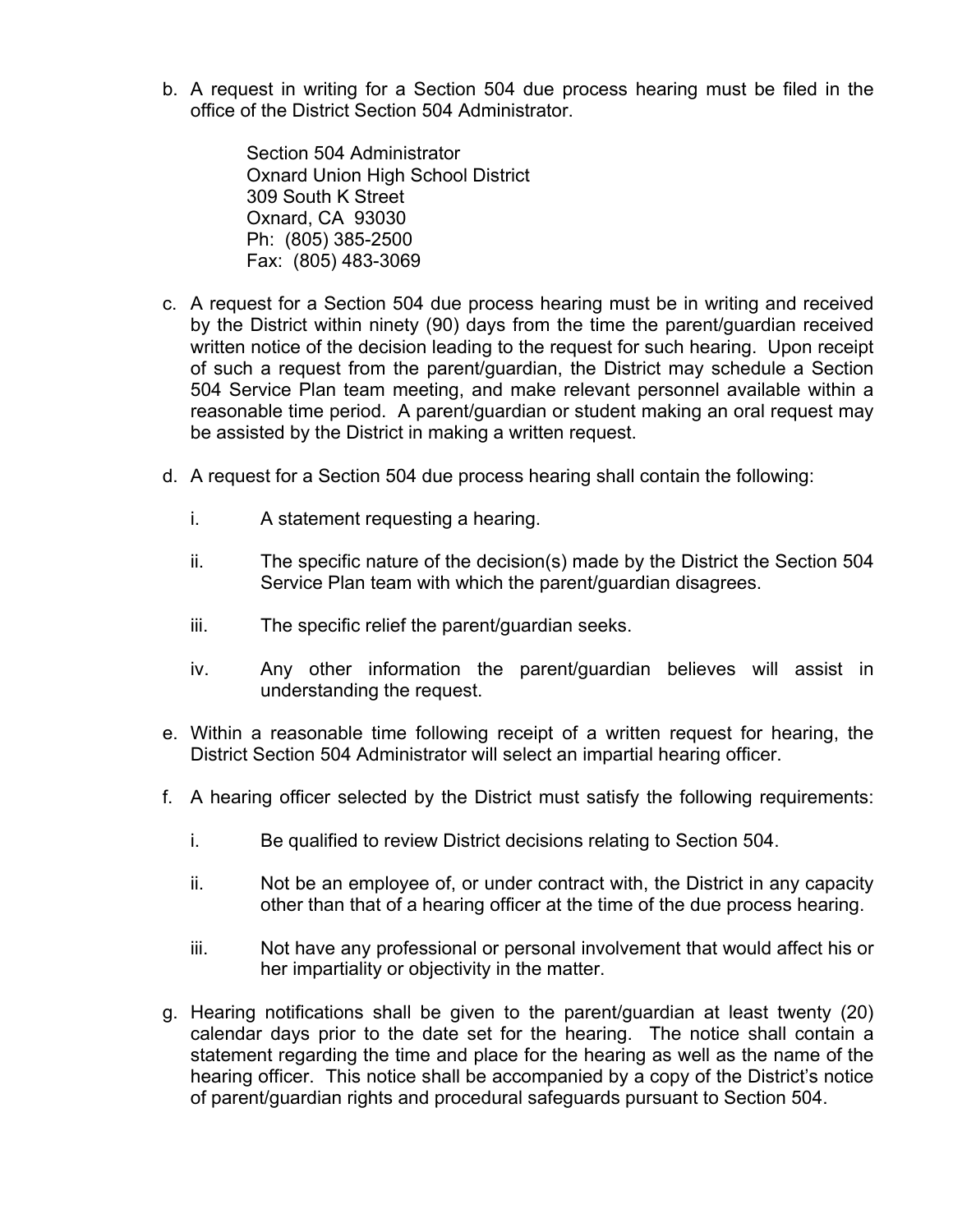- h. Within sixty (60) calendar days of receipt of the parent/guardian's request for a Section 504 due process hearing, the hearing shall be conducted. Within ninety (90) calendars of the receipt of the parent/guardian's request, a written decision shall mailed to all parties. This time frame may be extended by mutual agreement of the parties.
- i. A party to the hearing shall be afforded the following rights:
	- i. The right to be accompanied and advised by counsel and by individuals with special knowledge or training relating to the problems of students who have a disability within the meaning of Section 504.
	- ii. Receipt of notice from the other party or parties, at least ten (10) calendar days prior to the hearing, that they will utilize the services of an attorney, except for good cause shown.
	- iii. The right to prohibit the introduction of evidence at the hearing that has not been disclosed to the other party or parties at least five (5) calendar days prior to hearing except for good cause shown.
	- iv. The right to present evidence, written and oral.
	- v. The right to produce outside expert testimony.
	- vi. The right to written findings of fact, conclusions of law, and a decision prepared by the hearing officer.
	- vii. The right to a written or electronic verbatim record of the hearing prepared at the expense of the individual requesting such record.

In cases where foreign language translation is necessary, a translator shall be provided by the District. This translator may be a current District employee.

- j. The parent/guardian involved in the hearing will be given the right to:
	- i. Have the student present at the hearing;
	- ii. Open the hearing to the public, but not the press, should they so choose; and
	- iii. Have an opportunity to participate in the impartial hearing.
- k. The hearing officer shall render a decision pursuant to the legal standards set forth in 34 Code of Federal Regulations part 104 and related law.
- l. Either party may seek review of the hearing officer's decision by timely filing with a court of competent jurisdiction.